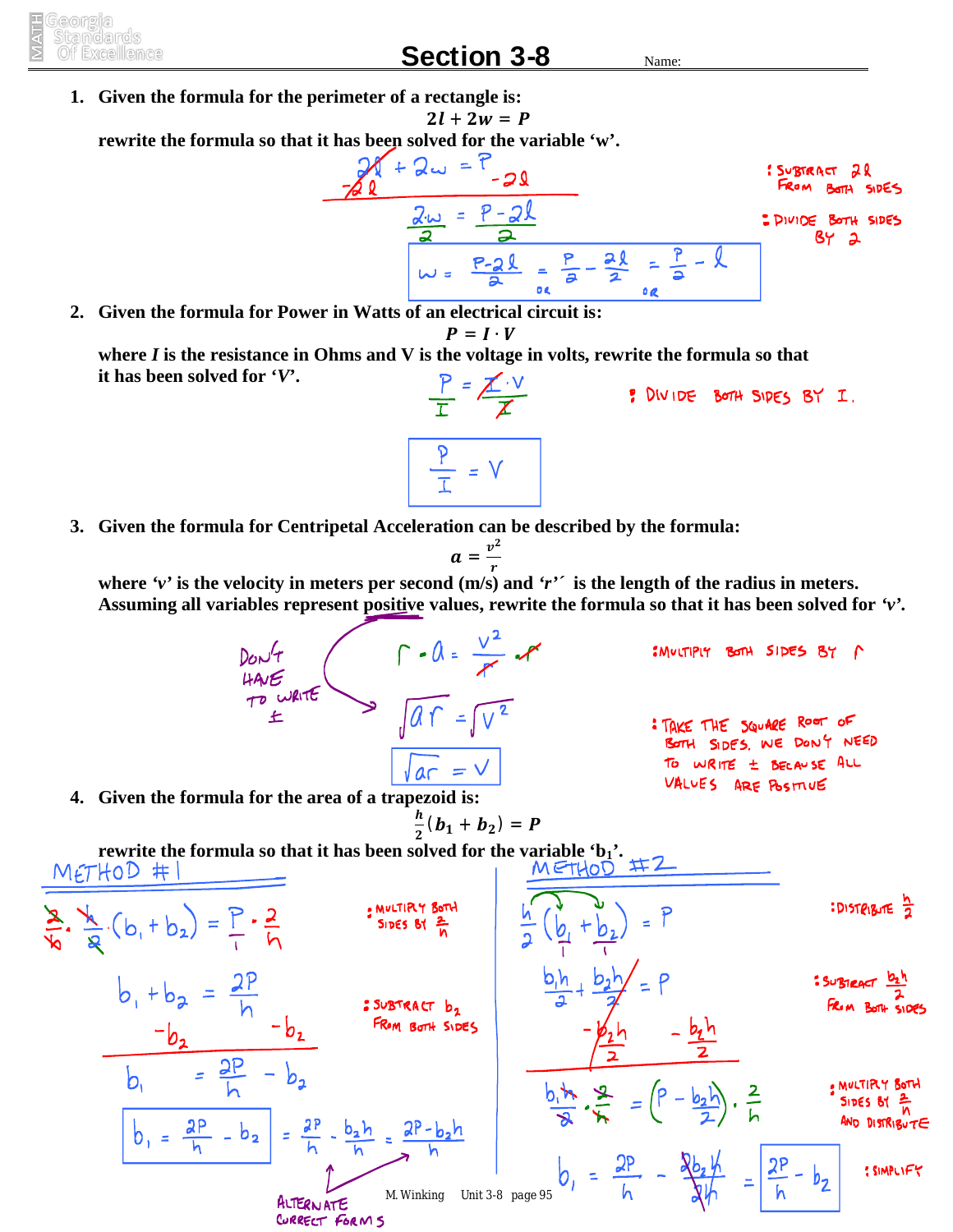**5.** Given the function,  $f(x) = x^2 + 2x$ , **determine the average rate of change from**  <u>Yr.</u>

$$
x = 1 \text{ to } x = 2.
$$
\n
$$
\begin{pmatrix} x_1 & y_1 \\ y_1 & \frac{y_2}{2} \\ \frac{y_1}{2} & \frac{y_2}{2} \\ \frac{y_1}{2} & \frac{y_2}{2} \\ \frac{y_1}{2} & \frac{y_2}{2} \\ \frac{y_1}{2} & \frac{y_2}{2} \\ \frac{y_1}{2} & \frac{y_2}{2} \\ \frac{y_1}{2} & \frac{y_2}{2} \\ \frac{y_1}{2} & \frac{y_2}{2} \\ \frac{y_1}{2} & \frac{y_2}{2} \\ \frac{y_1}{2} & \frac{y_2}{2} \\ \frac{y_1}{2} & \frac{y_2}{2} \\ \frac{y_1}{2} & \frac{y_2}{2} \\ \frac{y_1}{2} & \frac{y_2}{2} \\ \frac{y_1}{2} & \frac{y_2}{2} \end{pmatrix}
$$
\n
$$
M = \frac{y_2 - y_1}{x_2 - x_1}
$$
\n
$$
M = \frac{y_2 - y_1}{x_2 - x_1}
$$

$$
M = \frac{V_2 - V_1}{X_2 - X_1} = \frac{8 - 3}{2 - 1} = \frac{5}{1} = \boxed{5}
$$

**7. Given the table of values for**  $h(x)$ **,** 

| what is the average rate of change from |  |  |  |  |  |  |  |  |  |
|-----------------------------------------|--|--|--|--|--|--|--|--|--|
| $x = 2$ to $x = 6$ ?                    |  |  |  |  |  |  |  |  |  |
|                                         |  |  |  |  |  |  |  |  |  |
|                                         |  |  |  |  |  |  |  |  |  |

$$
M = \frac{y_{2} - y_{1}}{x_{2} - x_{1}} = \frac{35 - 3}{6 - 2} = \frac{32}{4} = \boxed{8}
$$

**9.** Given the graph of  $q(x)$ ,



**what is the average rate of change from**   $x = -1$  and  $x = 3$ .

$$
\begin{pmatrix} x_1 & y_1 \\ -1 & -2 \end{pmatrix} \qquad \begin{pmatrix} x_2 & y_2 \\ 3 & 1 \end{pmatrix}
$$
  

$$
M = \frac{y_2 - y_1}{x_2 - x_1} = \frac{1 - 2}{3 - 1} = \frac{3}{4} = \frac{3}{4}
$$
  

$$
\frac{R \cdot 5E}{R \cdot 2} = \frac{3}{4}
$$

**6.** Given the function,  $p(x) = 2^x + 1$ , **determine the average rate of change from** 



**8. Given the table of values for**  $g(x)$ **,** 

| what is the average rate of change from |  |  |  |  |  |  |  |  |
|-----------------------------------------|--|--|--|--|--|--|--|--|

 $x = \lambda$  to  $x = 4$ ?

- $M = \frac{y_2 y_1}{x_2 x_1} = \frac{15 3}{4 2} = \frac{12}{6} = \boxed{2}$
- **10.** Given the graph of  $q(x)$ ,



**what is the average rate of change from**   $x = -1$  and  $x = 3$ .

$$
\begin{pmatrix} x_1 & y_1 \\ -1_1 & 0 \end{pmatrix} \qquad \begin{pmatrix} x_2 & y_2 \\ 3_1 & -2 \end{pmatrix}
$$
  

$$
M = \frac{y_2 - y_1}{x_2 - x_1} = \frac{-2 - 0}{3 - 1} = \frac{-2}{4} = \frac{-1}{2}
$$